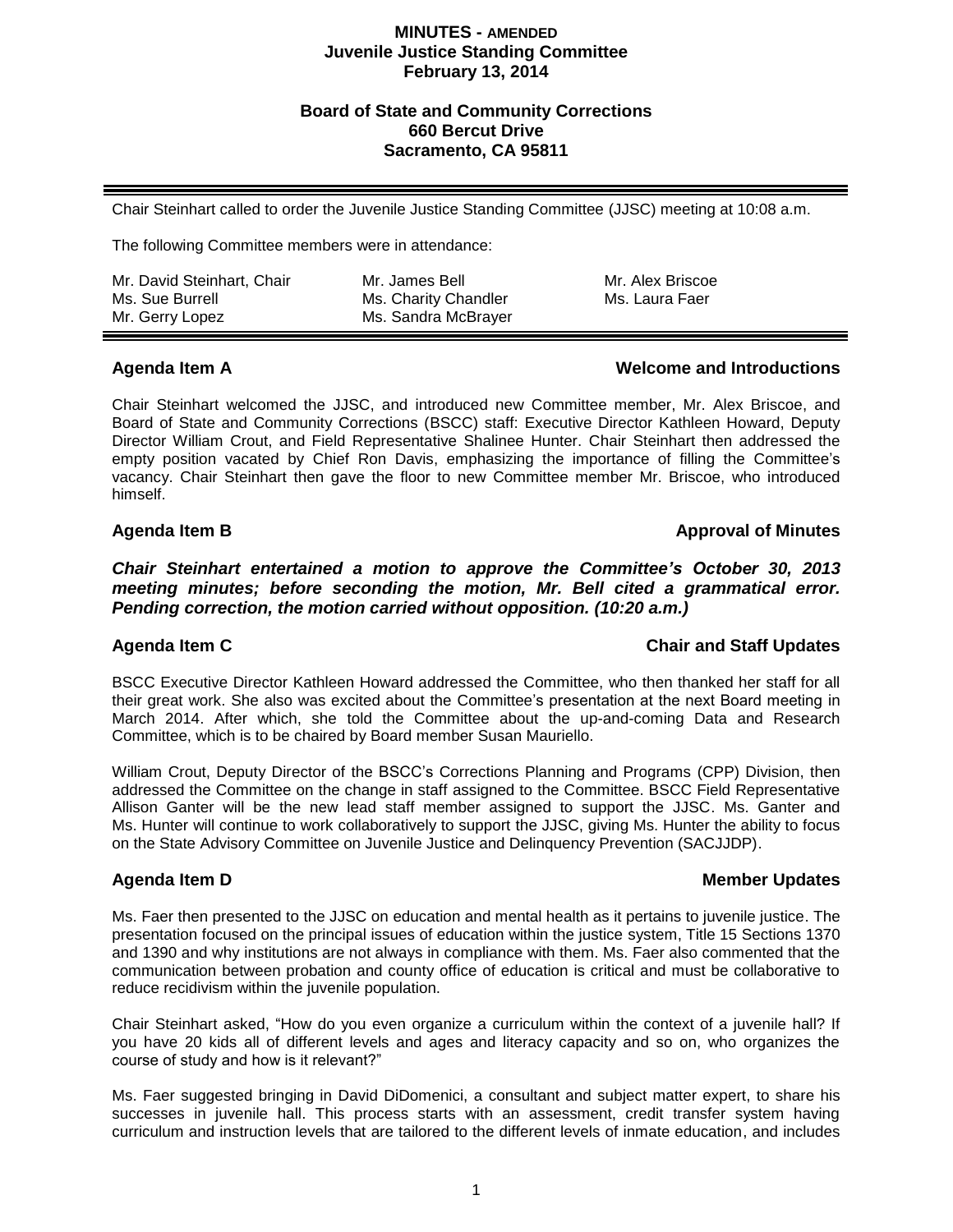## **MINUTES - AMENDED Juvenile Justice Standing Committee February 13, 2014**

## **Board of State and Community Corrections 660 Bercut Drive Sacramento, CA 95811**

data points and outcome measures. She then stated that a system of positive, not punitive, reinforcement has incredible results in our juvenile halls.

Chair Steinhart then asked if the BSCC inspection process includes a review of the curriculum within juvenile halls. Ms. Ganter replied that BSCC field representatives are not educational experts; and as such, in accordance with Title 15 Section 1370, an outside consultant is to provide the facility administrator a technical review of the curriculum annually.

Ms. Faer also referenced [www.fixschooldiscipline.org](http://www.fixschooldiscipline.org/) as a resource.

Chair Steinhart asked Ms. Faer to work on a list of educational resources to be used by county office staff and probation in an effort to share best practices. After which, he began his presentation on juvenile mental health issues pertaining to BSCC mission mandates. Mr. Briscoe then spoke to the Committee about the lack of federal funding for juveniles with mental health issues and how to make the most of what is and will be available. Mr. Briscoe encouraged the practice of all youth in juvenile halls to be enrolled into mental health programs and schools after release in an effort to prevent recidivism.

## **Agenda Item E JJSC Principles Statement**

Chair Steinhart then briefed the Committee on the status quo of the development of the JJSC Preamble and Principles Statement. He asked the Committee members to read, review, discuss, and then vote on the approval. The Committee then discussed proposed changes in the language of the principles statement and preamble.

*Ms. McBrayer then moved to adopt the proposed changes to the JJSC Principles Statement and Preamble, while giving Chair Steinhart the power of editor to make minor changes on behalf of the Committee before submitting the finalized version to the BSCC and the SACJJDP. Mr. Bell seconded the motion. The motion then passed without opposition. (11:45 a.m.)*

### **Working Lunch Break**

Chair Steinhart reconvened the meeting at 12:15 p.m.

## **Agenda Item F Juvenile Justice Board Presentation Development**

After much discussion about forming an educational subcommittee, Chair Steinhart opened the floor to any motions to create the subcommittee. Seeing none at that time, he then asked the Committee to direct their attention to Agenda Item F. The Committee then deliberated on the joint juvenile committees' presentation to the Board at the next Board meeting.

## **Agenda Item G Future Agenda Items**

Ms. McBrayer then introduced a future agenda item and an arising issue in regard to Title IV-E funding. She informed the Committee that Title IV-E funding for California, which provides services and funding to children, is being withheld by the Federal Government.

Mr. Lopez then addressed the Committee in regard to the Committee meeting schedule and asked for more travel time in the morning. Chair Steinhart agreed with Mr. Lopez and suggested to staff that we give greater consideration to our long distance travelers.

## **Agenda Item H Public Comment**

No members of the public had public comment for the Committee.